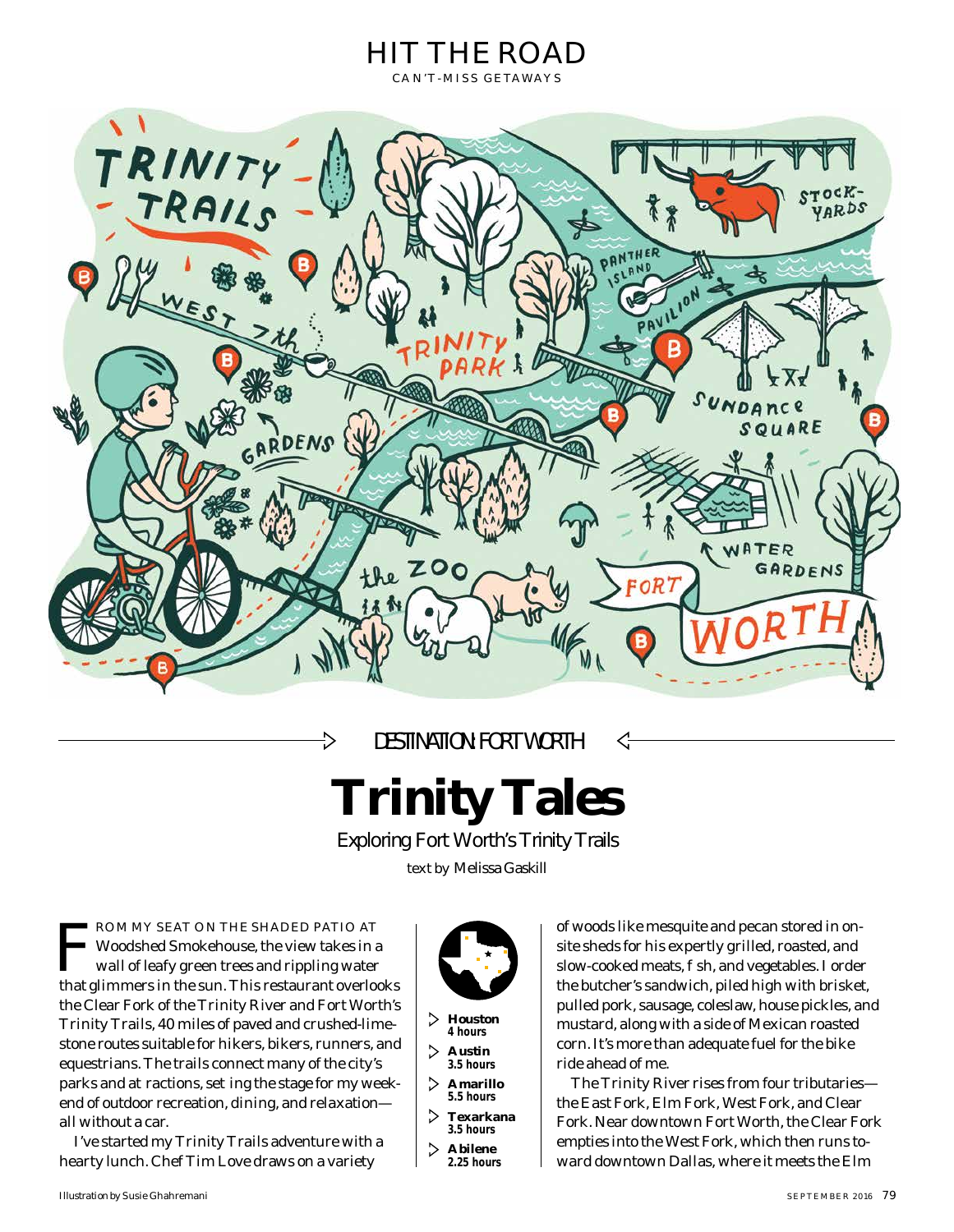Fork. The East Fork starts north of Dallas, skirts east of the city, and joins the West Fork south of town. From that junction near the community of Rosser, the Trinity then ows 423 miles to the coast, making it the longest river entirely in Texas.

Historians believe Spanish explorers gave the Trinity its name in 1690. In the 1800s, steamboats plied the river carrying people and goods, including co on. Railroads later supplanted the steamboats, and in the 1950s, a oodcontrol project channeled the Trinity's routes through Fort Worth and Dallas. For decades, both cities mostly ignored the tamed river, but more recently, each community has realized its recreational potential. Fort Worth developed

herons, egrets, ducks, and turtles. The trail traverses Trinity Park, home to a duck pond, several playgrounds, and a shing pier. As the Forest Park Miniature Railroad train crosses the trail, I stop brie y as passengers wave merrily.

the Trinity River Vision, a master plan for the river, and the Tarrant Regional Water District built the Trinity Trails system as part of that plan.

My meaty sandwich devoured, I check out a bicycle at the B-cycle station next to the restaurant and head out to explore the network of trails. I ride toward downtown, about three miles away, slipping under bridges, past forests of sycamores, willows, oaks, redbuds, and junipers, and in the water,

The a ernoon almost gone, I swing into downtown on Taylor Street, return my bike—more than a dozen stations in the downtown area and 44 in all make it easy—and pop into my lodging for the weekend, the Courtyard by Marrio , to clean up. Then it's a short walk to Panther Island Pavilion, a beach and waterfront stage on the Trinity that hosts a variety of events year-round. During the summer Rockin' the River concert series,

I detour through the park, leave my trusty two-wheeler at another B-cycle station, and walk a short distance to the Fort Worth Botanic Garden. This jewel features more than 2,500 species of plants in 23 themed gardens—rose, Japanese, fragrance, perennial, seasonal, and water conservation among them—as well as a conservatory. I opt for the Texas Native Forest Boardwalk, an elevated path with platforms that provide views of the garden's major features. Active educational exercises

The streets of downtown Conroe will come alive with three days of continuous live music on three stages October 14-16 as the Conroe Cajun Catfish Festival celebrates its 27th year. The fun doesn't stop at the gates though. Unspoiled outdoors, rich Texas history, 22,000 acre Lake Conroe, and a vibrant arts scene provide something for everyone.

entertain along the way, like walking on balance beam logs, using spo ing scopes, and crawling through hollow tree replicas.

Back astride another bicycle, I continue on my way, stopping to re $\Pi$  my water bo le at one of the fountains dotting the route. Several times, I pause to watch people trying their luck at one of the trail's shing areas. Ma Oliver, public information o cer with the Trinity River Vision Authority, informs me that people catch yellow and blue cat sh, crappie, and largemouth and black bass. (The Texas Parks and Wildlife Department releases sh periodically to improve anglers' chances.)

## **Fort Worth's B-cycle bike-sharing program has 44 stations around town. Learn more and sign up for the program at https://fortworth.bcycle.com.**

80*texashighways.com Photos:* © Sean Fitzgerald





CLOCKWISE FROM LEFT: **Fountains and the Chisholm Trail Mural at Sundance Square; kayaking the Trinity River; and bicycling past the Mark Twain sculpture on the Trinity Trails.**





## THE STAGE IS SET IN CONROE FOR LIVE MUSIC



**TXHWY9-16**

Pat Green live at The Cajun Catfish Festival

**VisitConroe (tx)**

 $|\mathcal{P}|$ 

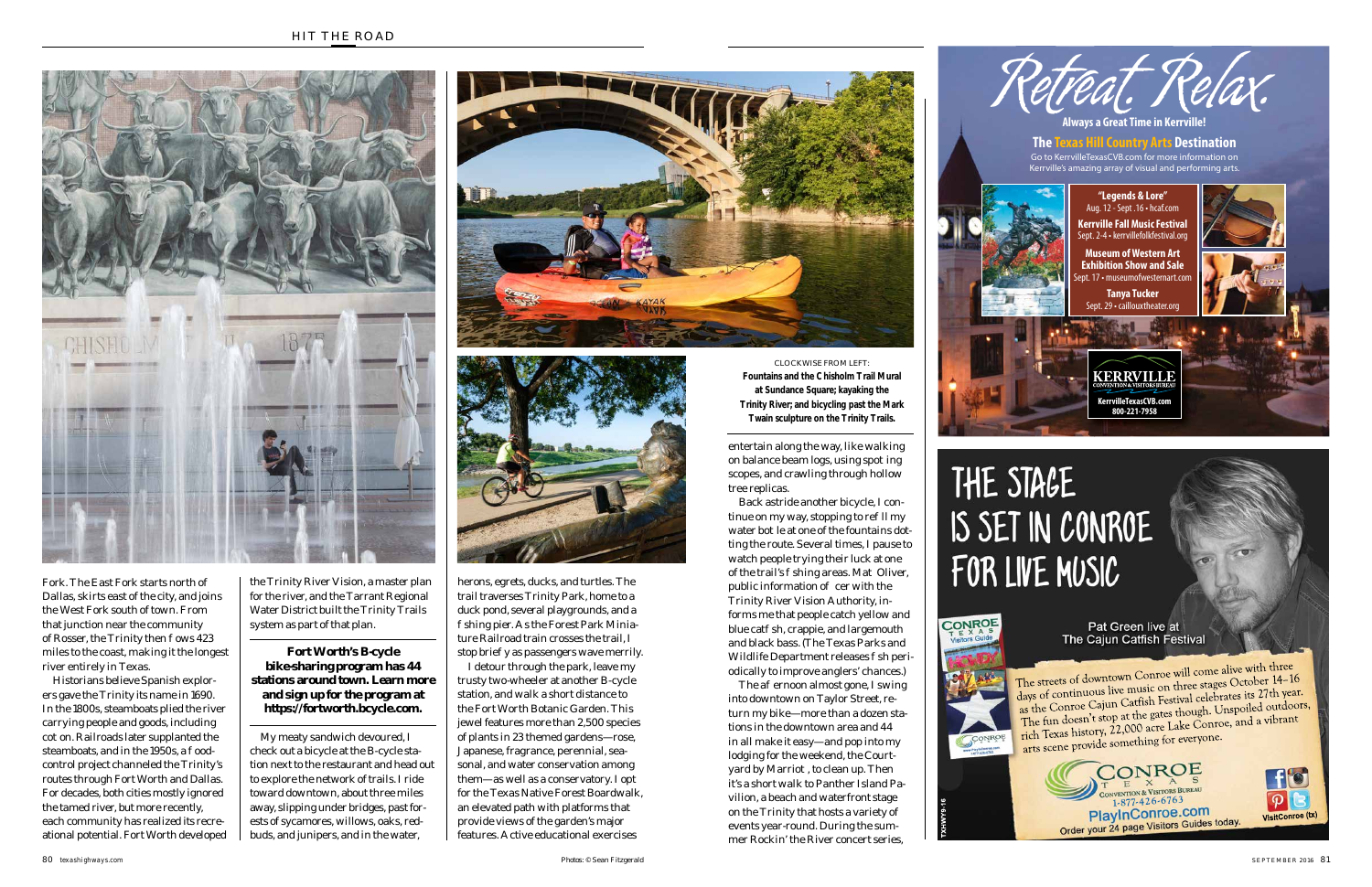

live bands play to a crowd lounging in tubes on the river. I'm here for Oktoberfest Fort Worth (September 22- 24, 2016), a line-up of live music, traditional German beer and cuisine like schnitzel and strudel, keg rolling, stein hoisting, and a dachshund parade.

All this fun has me ready for a good night's sleep. My hotel, originally called the Blackstone Hotel, opened in 1929 and hosted famous guests including Richard Nixon and, according to rumor, Clark Gable. Restored in the late 1990s, the hotel became a Courtyard by Marrio. Most of the original interior is gone, but a small set of original terrazzo steps remains in the lobby—nicknamed "the steps to nowhere." And the exterior retains its historic Art Deco look—23 stories of bricks and windows with original spires and terraces. Best of all, the hotel is in the heart of downtown and only about 10 blocks from the Trinity Trails.

Next morning, I hop on another Bcycle and pedal a li le more than a mile to the West 7th District, a trendy, pedestrian-friendly area covering nearly ve blocks. I meet a friend for breakfast at Righteous Foods. Formerly Lanny's Alta Cocina, this brainchild of Chef Lanny Lancarte serves breakfast, lunch, and dinner cra ed from locally sourced ingredients. My "slow coe" tastes rich and smooth, and I devour the Ranchero Green Eggs and Ham—organic eggs, corn tortillas, pork shoulder, tomatillo, and queso  $f$ resco—along with a side of crisp, avorful uncured bacon.

 $\bf{A}$  er lingering over another cup of co ee, I ride back to Panther Island Pavilion to rent a kayak from Backwoods Paddlesports, which o ers single and tandem kayaks, canoes, and paddleboards. I paddle upstream on the West Fork for about an hour, checking out birds and turtles before turning my boat around and encountering beautiful, photo-worthy views of the Fort Worth skyline.

I turn in the kayak and pedal to downtown's Sundance Square Plaza, a recently renovated outdoor space that serves as the centerpiece for a 35-square-block entertainment and business district. A Chisholm Trailthemed mural covers a two-story wall, giant umbrellas shade outdoor tables and benches, and 216 individual fountains spray from the ground, prompting more than a few kids to soak their clothes. At Bird Café, located in the 1889 Land Block Title Building on the corner of the square, I admire the walls and their watercolors of birds painted by Fort Worth artists Sco and Stuart Gentling. The café's lunch menu carries tantalizing salads, lunch plates, and a selection of sandwiches. I opt for smoked chicken salad on a croissant, and I'm delighted to nd watermelon and goat cheese in my side salad.

Next, I spend the a ernoon exploring other parts of the Trinity Trails by bicycle, riding up to the famous Fort Worth Stockyards, northwest of downtown, then pedaling east along the West Fork. Back downtown, I descend into the Fort Worth Water Gardens, several city blocks of various water features, from a still pool to fountains and, my favorite, the Active Pool, a series of steps and terraces that descends four stories from street level, covered in cascading water.

As I make my way back toward my hotel for the night, I stop along Main Street for dinner at Grace, a posh eatery set in a re ned yet comfortable space, which takes a sophisticated spin on classic American cuisine. Then why not?—I splurge on dessert with the chocolate-and-hazelnut tart, with candied huckleberries, marshmallows, and chocolate mousse and ice cream. It seems a ing conclusion to my active Fort Worth weekend. I've earned it.



## TRINITY TRAILS

For information, including maps, check out the online forum www.trinitytrails.org and the Tarrant Regional Water District, www.trwd.com/ fort-worth-trinity-trails-map.